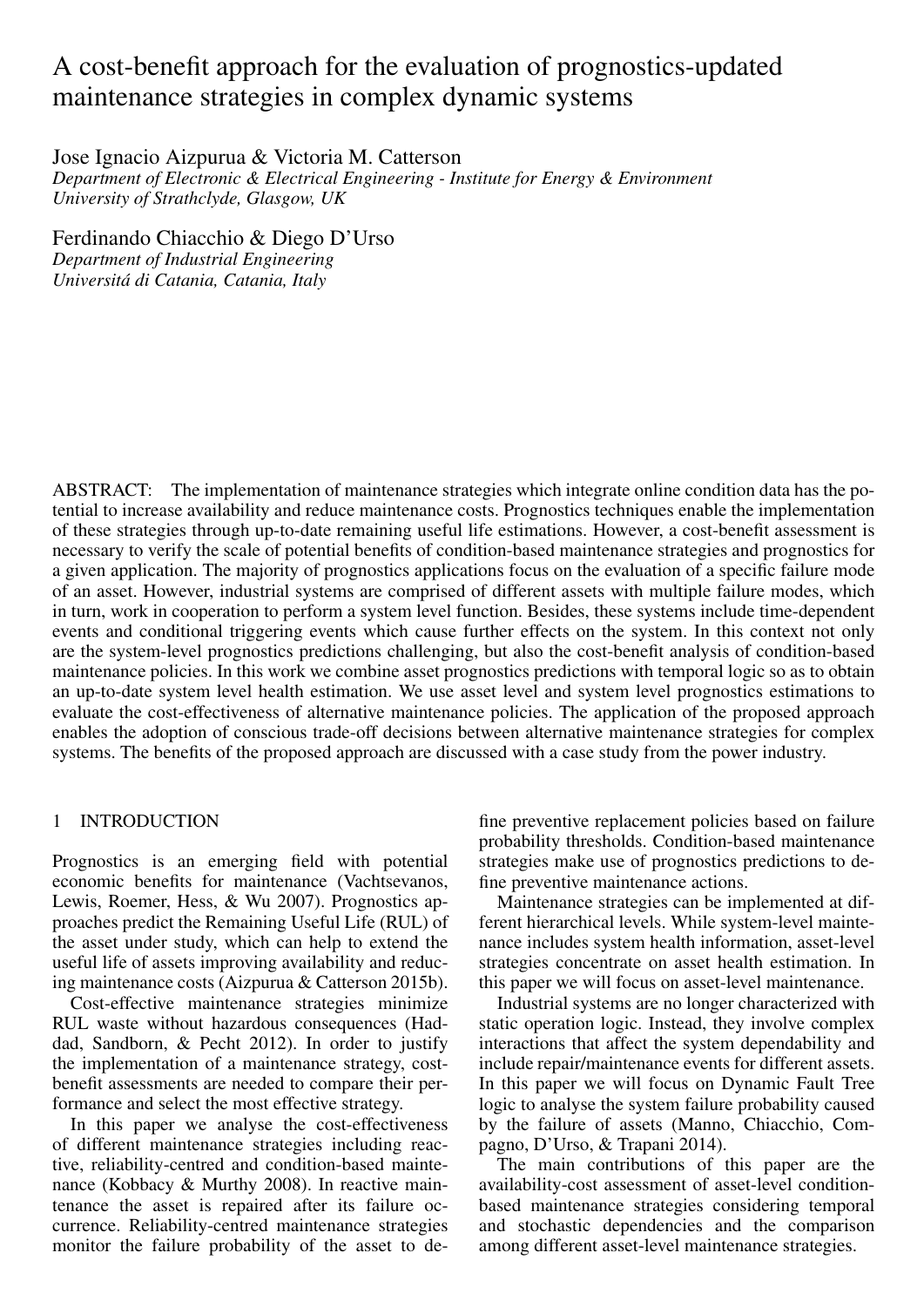The remainder of this paper is organised as follows. Section 2 presents related work. Section 3 presents the cost-benefit approach for maintenance of dynamic systems. Section 4 applies the proposed approach to a transmission substation case study. Section 5 discusses challenges for system-level maintenance strategies with dynamic scenarios and finally, Section 6 presents conclusions and future prospects.

# 2 RELATED WORK

Different dependencies arise when implementing maintenance strategies for multi-component systems (Thomas 1986). Stochastic dependency implies that the deterioration of an asset impacts the performance of other assets; structural dependency means that maintaining a component implies the maintenance (or unavailability) of other components; and economic dependency addresses the difference between group and independent maintenance actions.

The main goal of maintenance strategies is to maximize availability and minimize risk and cost. To this end, alternative approaches have been presented focused on the optimization of maintenance parameters. Many of the condition-based maintenance approaches propose analytical formulations that integrate degradation models within the maintenance modelling approach and monitor the failure threshold to establish preventive maintenance actions (Grall, Bérenguer,  $\&$ Dieulle 2002). Other approaches make use of metaheuristics for the optimization process with additional constraints such as available resources (Camci 2009).

With the advance of prognostics approaches, the interest in condition-based maintenance approaches has increased. (Haddad, Sandborn, & Pecht 2012) implemented Monte Carlo simulations for the cost-benefit analysis of condition-based maintenance strategies. Options theory is used to evaluate maintenance decisions after RUL prediction, which enable the quantification of the value of waiting to maintain.

Multi-level maintenance strategies have recently gained the interest of researchers as a possibility to reduce maintenance costs by grouping assets. (Nguyen, Do, & Grall 2015) presents a multi-level preventive maintenance decision making algorithm. At each inspection time, conditional probabilities are calculated to update the system-level reliability modelled with Reliability Block Diagrams (RBD). At component level, a cost-based group improvement factor is used to define preventive maintenance actions. (Do, Vu, Barros, & Bérenguer 2015) combines corrective and preventive maintenance actions for the optimal scheduling of personnel and optimal grouping of assets. A genetic algorithm is used to integrate limited personnel and downtime durations which can change over time. The system is assumed to be a series model and the failure behaviour of system components is defined by Weibull distributions. (Vu, Do, & Barros 2016) make use of Birnbaum importance measures

and mean residual life for system-level maintenance strategies. Assets are grouped for maintenance depending on if the failure of a component can cause the system failure. RBD logic is used to express the functional/failure operation of the system.

(Do, Voisin, Levrat, & Iung 2015) evaluates the effect of perfect and imperfect maintenance for condition-based maintenance. An adaptive maintenance policy is proposed to select optimal maintenance actions at each inspection time. Inspection times are based on RUL estimations, so that system failure probability before next inspection remains lower than a threshold. Failure probability between inspection times, imperfect and preventive maintenance thresholds are the optimization variables. Unlimited resources, negligible maintenance durations, and a Gamma degradation process are assumed.

Petri nets have also been used to evaluate the effect of different maintenance parameters on system performance for different maintenance strategies. (Zille, Bérenguer, Grall, & Despujols 2011) evaluated reliability centred maintenance strategies using Petri nets. Similarly, (Andrews, Prescott, & Rozires 2014) presented a Petri net model extended with three additional transition types for railway track asset management. Analysed parameters include inspection, renewal, and repair times and maintenance threshold.

All the analysed system-level models take into account the combinatorial failure logic of the system (Nguyen, Do, & Grall 2015, Do, Vu, Barros, & Bérenguer 2015, Vu, Do, & Barros 2016). Besides, most of the reviewed approaches integrate a degradation process to model the degradation of the asset and facilitate the posterior analytical treatment (Grall, Bérenguer, & Dieulle 2002, Haddad, Sandborn, & Pecht 2012, Do, Vu, Barros, & Bérenguer 2015, Do, Voisin, Levrat, & Iung 2015). This may limit their practicality for different degradation processes.

The main contribution of this paper is the evaluation of prognostics-updated maintenance strategies in complex dynamic systems. These systems are more complex than systems with combinatorial failure logic, because they involve stochastic and temporal dependencies between events. The evaluation of these systems is achieved through the integration of degradation-independent prognostics models with maintenance models. This provides benefits for maintenance modelling enabling the use of different types of degradation processes and prognostics models.

In this paper we will not focus on optimization algorithms because this requires the conception of an analytic formulation for dynamic and repairable systems (see Section 5).

# 3 MAINTENANCE MODELS FOR DYNAMIC RELIABILITY SCENARIOS

Figure 1 shows the proposed multi-component maintenance modelling approach integrating dynamic fail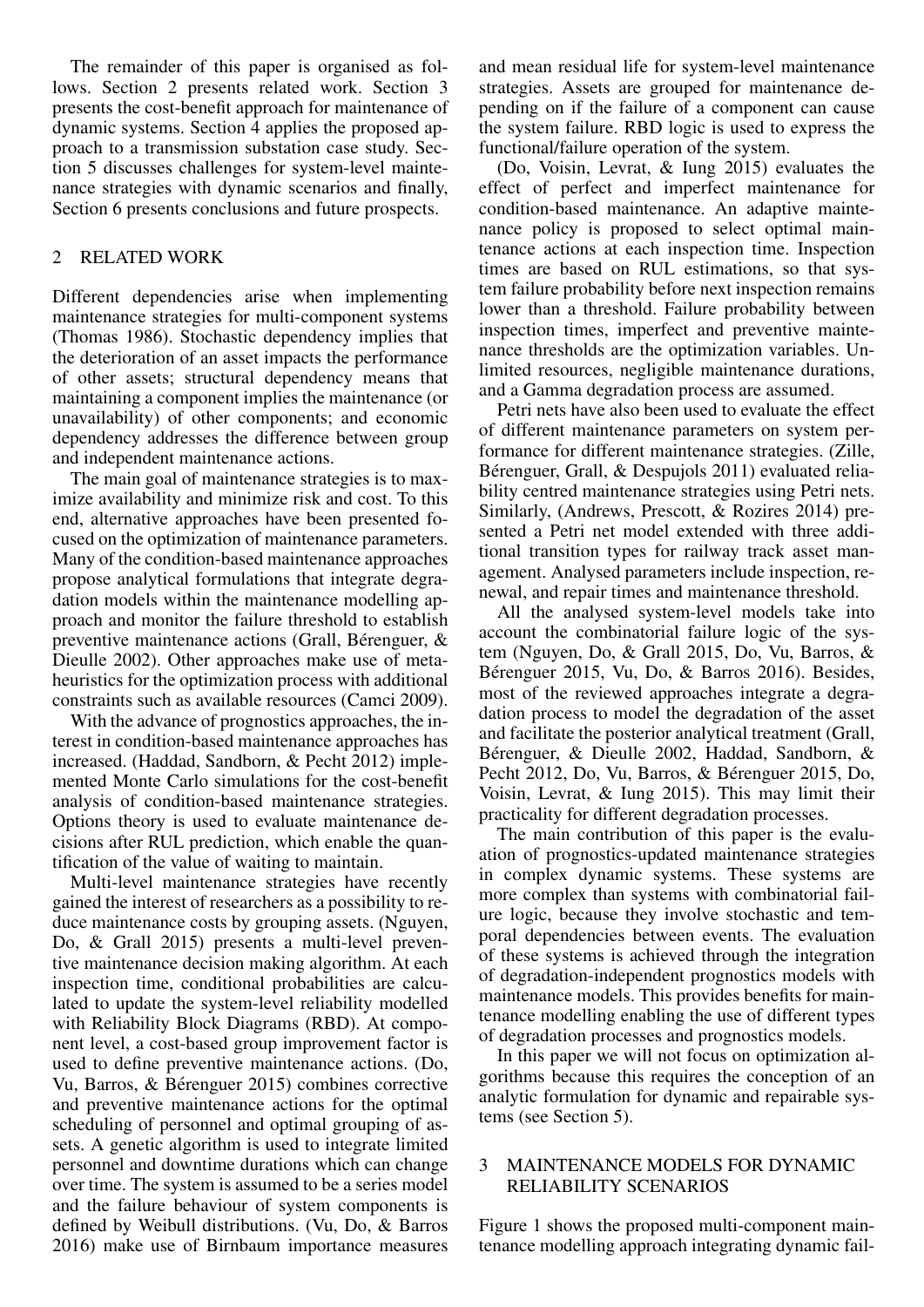ure logic, prognostics prediction results, and metrics extracted at asset and system level.



Figure 1: Proposed maintenance approach.

Each asset is modelled with three states. The transition from working (W) to failed (F) state is governed by the failure rate  $\lambda(t)$ . This failure rate can be updated with up-to-date degradation prediction information. Once the asset fails, it is repaired with a repair rate  $\mu(t)$ , which models the mean time to repair from failed to working state.

It is possible to avoid the transition to the failed state by performing maintenance prior to the asset failure occurrence. The transition to the maintenance state (M) depends on the maintenance strategy and it is determined by the transition rate  $\omega(t)$ . Once in the maintenance state, the asset needs a time interval defined by  $\theta(t)$  to return back to the working state.

For asset-level reliability centred maintenance strategies  $\omega(t)$  is dependent on the asset failure probability. Namely, the asset maintenance is triggered when the failure probability of the asset is above a predefined failure threshold.

As for asset-level condition-based maintenance strategies,  $\omega(t)$  is defined as (Aizpurua & Catterson 2015a):

$$
\omega(t) = RUL(T_p) - SF \tag{1}
$$

where  $RUL$  is remaining useful life at prediction time  $T_p$  and  $SF$  is a safety factor which integrates uncertainties associated with the RUL prediction.

We calculate the failure probability and cost for each asset as cost-benefit indicators. The failure probability is computed at runtime through the Cumulative Distribution Function (CDF). From basic reliability theory the CDF is defined as:

$$
F_X(x) = P(X \le x) = \int_0^x f_x(t)dt
$$
 (2)

where  $X$  is a random variable of the time to failure and  $x$  is the current time instant.

The cost function for each asset  $i$  is defined as:

$$
C_i(t) = c_i + c_{psd} + c_d \times d + c_{usd} + m_i(t) + s_m + u_{CBM}
$$
 (3)

where,

- $c_i$ : cost of the asset *i*.
- $c_{psd}$ : planned shutdown cost due to maintenance.
- $c_d$ : downtime cost rate, d: downtime.
- $c_{nsd}$ : unplanned shutdown cost due to failure.
- $m_i(t)$ : deterioration cost,  $m_i(t) = c_{det} \times Pr(fail)$ and  $c_{det}$  is the deterioration cost rate.
- $s_m$ : initial maintenance setup cost.
- $u_{CBM}$ : cost for updating maintenance plans at runtime (e.g. with prognostics predictions).

Finally, the system-level cost is calculated as the sum of the cost of each asset:

$$
Cost_{system}(t) = \sum_{i=1}^{N} C_i(t)
$$
\n(4)

where  $N$  is the total number of assets in the system.

The main assumptions adopted in this paper are: assets are in as bad as old state after repair and availability of unlimited maintenance resources.

We use Stochastic Activity Networks (SAN) (Sanders & Meyer 2001) to integrate prognostics results, maintenance strategies, dynamic reliability and reconfiguration logic in a single model. SAN is a very flexible formalism which can model complex maintenance strategies. Due to space limitations, in this paper we will emphasize maintenance modelling concepts.

## 3.1 *Preliminaries on Stochastic Activity Networks*

Stochastic Activity Networks (SAN) extends stochastic Petri Nets generalizing stochastic relationships and adding mechanisms for hierarchical modelling. Figure 2 shows SAN elements (Sanders & Meyer 2001).

|                           | Standard Place Extended Place   Input Gate |      | <b>Output Gate</b>           |
|---------------------------|--------------------------------------------|------|------------------------------|
|                           |                                            |      |                              |
| Instantaneous<br>Activity | Timed<br>Activity                          | Join | Atomic/<br>Composed<br>model |
|                           |                                            | Join | Submodel                     |

Figure 2: Notation of SAN modelling elements.

*Places* represent the state of the modelled system. Each place contains a certain number of tokens defining the marking of the place. A *standard* place contains an integer number of tokens, whereas *extended* places contain data types other than integers.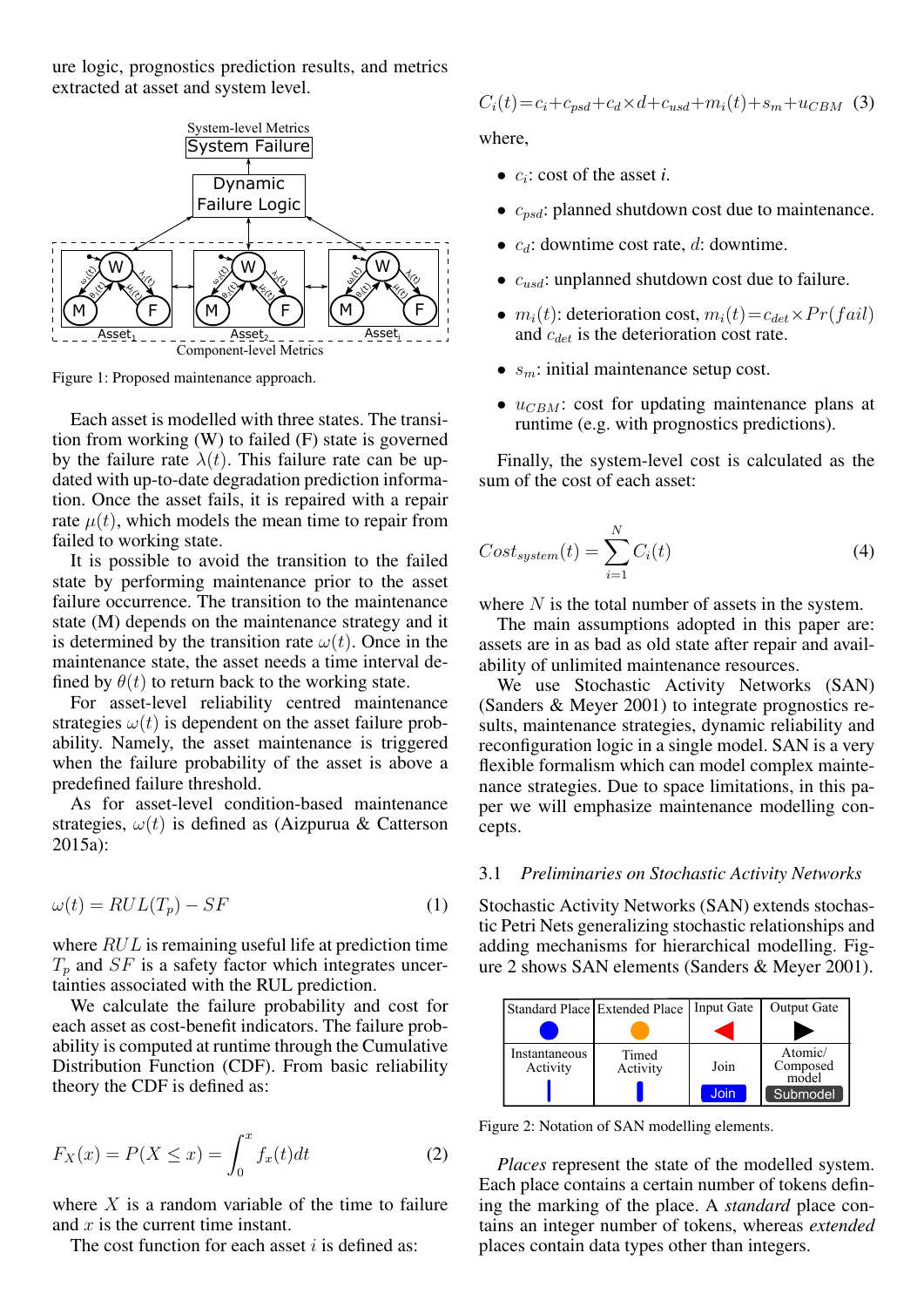There are two types of *activities*: *instantaneous* which complete in negligible amount of time and *timed* whose duration has an effect on the system performance and their completion time can be a constant or a random value. When it is a random value, it is ruled by a probability distribution function defining the time to fire the activity.

*Activities* fire based on the conditions defined over the marking of the net and their effect is to modify the marking of the places. The completion of an activity of any kind is enabled by a particular marking of a set of places. The presence of at least one token in each input place enables the firing of the activity removing the token from its input place(s) and placing them in the output place(s). Each activity has a *reactivation function* that defines when the activity is aborted and a new activity time is immediately obtained from the activity time distribution. The reactivation function provides a mechanism for restarting activities if the reactivation predicate holds for the new marking and for the marking in which the activity was originally activated; and the activity remains enabled.

Another way to enable a certain activity consists of *Input Gates (IGs)* and *Output Gates (OGs)*. These gates make the SAN formalism general and powerful enough to model complex real situations. They determine the marking of the net based on user-defined C++ rules. *IGs* control the enabling of activities and define the marking changes that will occur when an activity completes. A set of places is connected to the *IG* and the *IG* is connected to an activity. A Boolean condition enables the activity connected to the gate and a function determines the effect of the activity completion on the marking of the places connected to the gate. *OGs* specify the effect of activity completion on the marking of the places connected to the OG. An output function defines the marking changes that occur when the activity completes.

The SAN models which include the specified SAN elements are modelled in a SAN *atomic model*. The *join operator* links through a compositional tree structure different SAN models in a unique composed model. It is possible to link atomic models, composed models, or combinations thereof. In the tree structure, the composed and atomic SAN models are linked through join operators using shared places between the composed and atomic SAN models.

The performance measurements are carried out through *reward functions* defined over the designed model. Reward functions are defined based on the marking of the net or completion of activities and they are evaluated as the expected value of the reward function. For a complete and formal definition of SAN please refer to (Sanders & Meyer 2001).

For the sake of clarity, in subsequent figures, we will designate timed activities and we will hide the label of instantaneous activities (cf. Figs. 3-5).

## 3.2 *Reactive maintenance model*

Reactive maintenance repairs the asset as soon as it fails without preventive maintenance actions. Figure 3 shows the reactive maintenance model comprised of Asset and Control blocks.





The Asset model transits between OK and KO places according to Fail and Repair timed activities. The Fail activity is updated (reactivated in SAN terminology) according to prognostics prediction results  $(\lambda(t)$  in Fig 1). The FailTimestamp OG calculates the failure time instant and UpdateTime Fail IG calculates downtime of the asset recorded respectively in the extended places named FailTime and usd. According to Eq. (3), UpdateUnplannedCost and UpdateCostDegr IGs calculate  $c_{usd}$  and  $m_i(t)$  respectively, both recorded in the Cost extended place.

The core of the Control block is the Check OG. It implements the online CDF calculation and it updates the failure degradation trend with prognostics prediction results. The timed activity Det executes the Check OG at  $\Delta t$  timesteps during the mission time.

On the one hand, for the online CDF calculation, if we assume that the asset under study degrades according to the exponential distribution, Eq. (5) shows the CDF of the exponential distribution:

$$
F(t) = 1 - e^{(-\lambda t)}
$$
\n<sup>(5)</sup>

where  $\lambda$  is the failure rate parameter.

Accordingly, CDF\_time and CDF\_prob places store the time to failure of the asset and the online failure probability respectively. Note that the constant failure rate can be approximated as the inverse of the RUL  $(\lambda \approx 1/RUL)$  (Banjevic & Jardine 2006).

On the other hand, the Check OG evaluates if there is any prognostics prediction that needs to be updated according to prognostics prediction results. Prognostics prediction values and prediction time instants are stored in the extended place Preds (cf. Table 1). If the simulation time instant coincides with the prediction time instant  $T_p$ , then the marking of the Lambda extended place is updated with prognostics prediction values and the Fail activity is reactivated with the updated marking of the Lambda extended place.

#### 3.3 *Reliability-centred maintenance model*

Reliability Centred Maintenance (RCM) monitors continuously the failure probability of the asset using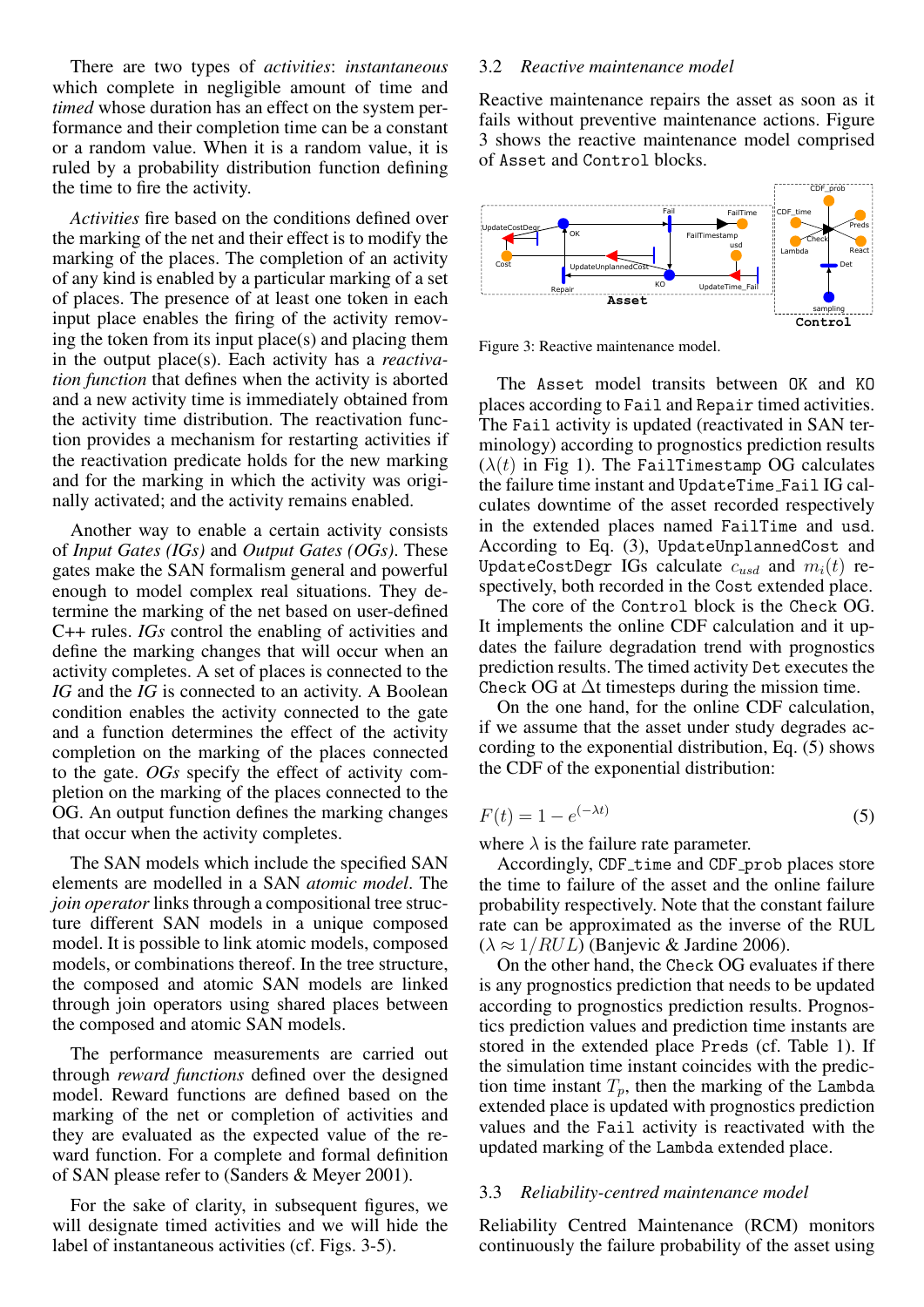the PDF integration algorithm (Chiacchio, D'Urso, Manno, & Compagno 2016), and when it passes a threshold, maintenance is triggered. Figure 4 shows the RCM maintenance model divided into Asset, Control and Maintenance blocks.



Figure 4: Reliability centred maintenance model.

The Asset block is the same as in the reactive maintenance model. The Control block integrates the MaintRCM place, which is activated when the failure probability modelled by the CDF prob extended place is above a predefined maintenance threshold.

The Maintenance block performs preventive maintenance according to the MaintRCM place. That is, if the asset is in the OK place and MaintRCM is activated, the asset goes through planned maintenance  $(\omega(t)$  in Fig. 1) passing through the Maint place and MaintDuration activity  $(\theta(t))$  in Fig. 1). After performing maintenance, the asset returns back to the OK place. The MaintenanceTimestamp OG registers the maintenance time instant and the UpdateTime Maint IG calculates the planned downtime stored in MaintTime and psd extended places, respectively. Accordingly, the UpdatePlannedCost IG calculates the planned cost due to maintenance.

## 3.4 *Condition-based maintenance model*

Figure 5 shows the Condition-Based Maintenance (CBM) model divided into Asset, Control, and Maintenance blocks.

The Asset block integrates OK, KO, StandBy and Activate places with Fail and Repair timed activities and an instantaneous activity linking StandBy and Activate places. It updates the system cost via UpdateUnplannedCost and UpdateCostsDegr IGs. Failure instants are calculated with the FailTimestamp OG and unplanned downtimes are calculated with the UpdateTime Fail IG. The Fail activity is updated with prognostics prediction results with degradation predictions stored in the Preds place. When the asset is repaired, it remains in the StandBy state until it receives an Activate signal from the reconfiguration mechanism.

The Control block models the system update and online CDF calculation through the Check OG. The Fail and MaintCBM activities  $(\lambda(t))$  and  $\omega(t)$  in Fig. 1, respectively) are reactivated and updated with new transition rates via the Lambda and Lambda M places, respectively. The SF place stores the safety factor to update the maintenance places (cf. Eq. (1)). The CDF time and CDF prob places model the online calculation of the CDF according to Eq. (2).

The Maintenance block implements planned shutdown events. The MaintCBM timed activity models the  $\omega(t)$  event in Figure 1. MaintCBM has a reactivation logic to update the transition rate to the Maint place according to prognostics prediction results and prediction instants stored in the Preds place (Control block). MaintDuration activity models the  $\theta(t)$ event in Figure 1. The UpdateTime Maint and UpdatePlannedCost IGs calculate planned downtime and cost, respectively.

# 4 CASE STUDY

The correct operation of a transmission substation is critical for power grid performance. Figure 6 shows a configuration example of a transmission substation.

The repair of the transformer is a very expensive and time consuming process (CIGRÉ 2015). Accordingly, the transmission substation is designed to be a fault tolerant system. In the configuration shown in Figure 6, there are always two active transformers and other two are in standby mode. Anytime an active transformer fails, a standby transformer is activated.

Prognostics indicators for transformers and circuit breakers can be extracted from different degradation indicators (e.g. (Catterson, Melone, & Garcia 2016)) and a suitable prognostics prediction model can be chosen according to a prognostics model selection process (Aizpurua & Catterson 2015b). However, for simplicity, hypothetical prognostics prediction values displayed in Table 1 are adopted at these prediction instants  $(T_p)$ ;  $T_{p_1}$ : 6 years for the circuit breaker; 8 years for the transformer; and  $T_{p_2}$ : 12 years for the circuit breaker; 16 years for the transformer.

Table 1: RUL values (in years) at prediction times  $T<sub>n</sub>$ 

| Assets Tr1 Tr2 Tr3 Tr4 CB1 CB2 CB3 CB4 |  |  |                                    |  |  |
|----------------------------------------|--|--|------------------------------------|--|--|
|                                        |  |  | $T_{p_0}$ 15 15 15 15 1 1 1 1      |  |  |
|                                        |  |  | 12  13  18  20  0.6  0.5  0.9  0.9 |  |  |
|                                        |  |  | 9 10 16 18 0.5 0.4 0.7 0.7         |  |  |

For circuit breakers the Asset model in Figures 3 and 4 is implemented and for transformers the Asset model in Figure 5 is implemented with standby states (i.e. as the Component-level Metrics of Fig. 1). The reconfiguration logic implements the priority of transformers. Anytime a transformer fails, the transformer with the highest priority is activated. If a transformer with a higher priority is repaired, it remains in the standby state until a lower priority transformer fails.

For non-repairable systems, reconfiguration strategies can be treated systematically defining at designtime all the possible failure configurations (Aizpurua,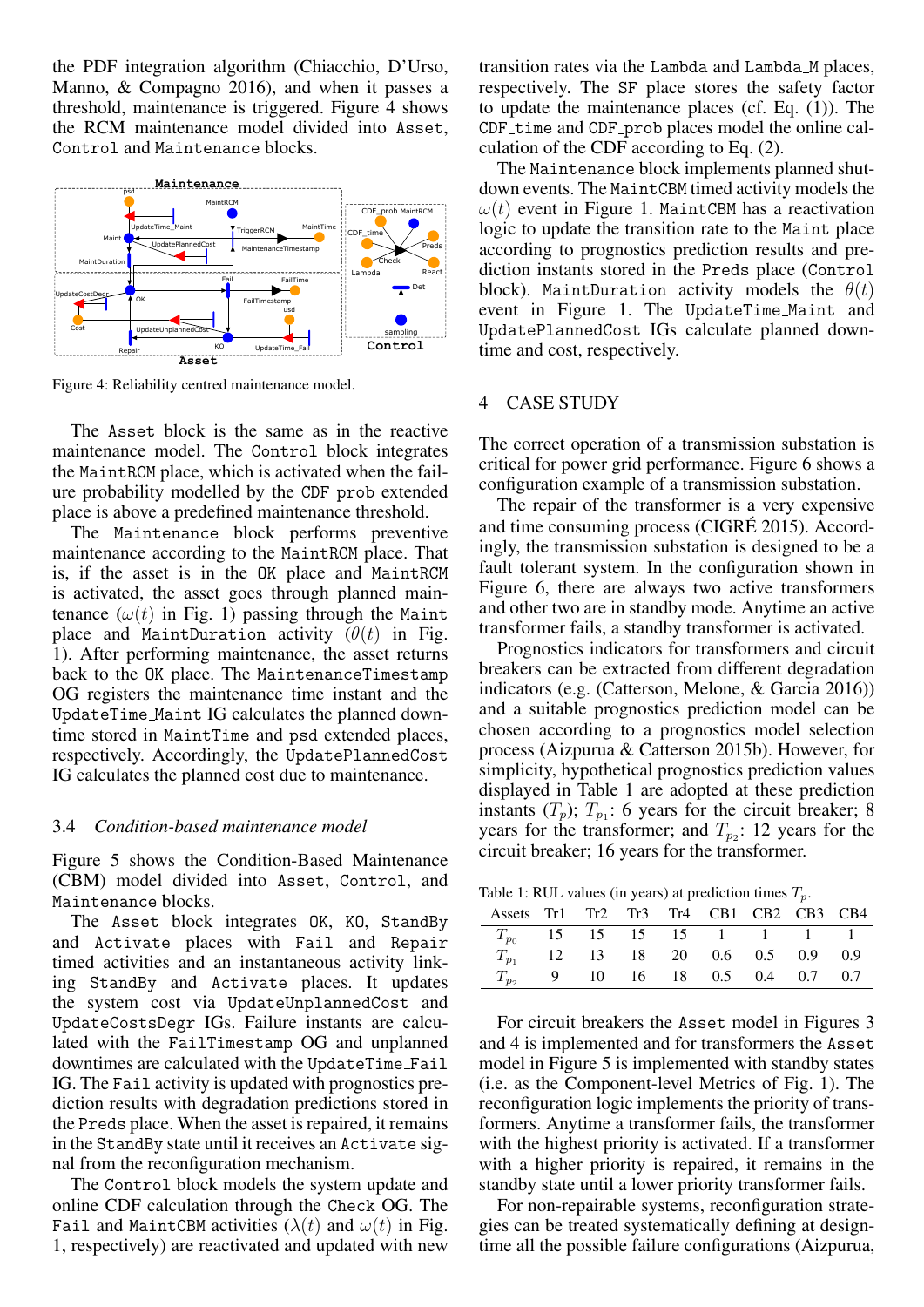

Figure 5: Condition-based maintenance model.



Figure 6: Transmission substation.

Muxika, Papadopoulos, Chiacchio, & Manno 2016). However, for repairable systems, the number of possible reconfiguration strategies increases due to the stochastic nature of failure and repair events. The reconfiguration logic has been implemented in SAN according to the priority of transformers and possible failure and repair events. Namely, when a standby transformer needs to be activated, the marking of the corresponding Activate place is set (cf. Fig. 5).

The Control and Maintenance blocks depend on the specific maintenance strategy to be analysed.

The failure condition of the transmission substation in Figure 6 can be expressed using Dynamic Fault Tree (DFT) gates (Manno, Chiacchio, Compagno, D'Urso, & Trapani 2014):

- (a) PAND:  $Y = PAND(E_1, \ldots, E_N)$ ; Y is *true* iff all events  $\{E_1, \ldots, E_N\}$  are true and they occur in order:  $E_1 \triangleleft \ldots \triangleleft E_N$ ; otherwise is *false* (cf. Fig. 7a).
- (b) Spare:  $Y = SP(E_{act_1},...,E_{act_M},E_{sp_1},...,E_{sp_N});$ Y is *true* iff all active events  $\{E_{act_1}, \ldots, E_{act_M}\}$ and all spare events  ${E_{sp_1,\ldots,E_{sp_N}}}$  have failed, otherwise is *false*. Its inputs can be in any of the following three states: standby, working or failed (cf. Fig. 7b).
- (c) SEQ:  $SEQ(E_1, \ldots, E_N)$ ;  $\{E_1, \ldots, E_N\}$  are true iff all events  $\{E_1, \ldots, E_N\}$  are true and occur in the following order:  $E_1 \triangleleft \ldots \triangleleft E_N$  (cf. Fig. 7c).
- (d) FDEP:  $[E_1, ..., E_N] = FDEP(T); \{E_1, ..., E_N\}$  is *true* if the trigger event  $T$  occurs or they fail by themselves; otherwise is *false* (cf. Fig. 7d).

Figure 8 defines the failure condition of the transmission substation shown in Figure 6 (i.e. Dynamic Failure Logic in Fig. 1), which can be interpreted as follows. The system failure will occur either because:



Figure 7: Dynamic Fault Tree gates.

- (i) Two transformers fail and two complementary circuit breakers have already failed (IE1-IE6).
- (ii) One transformer fails and three complementary circuit breakers have already failed (IE7-IE10).
- (iii) All transformers fail (spare gate).

The spare gate determines the activation priority of the inputs from left to right order. That is, any time  $Tr<sub>1</sub>$  is available, its activation is preferred over the rest of transformers which are in standby state.

We have used the DFT model in Figure 8 to evaluate the system failure probability with prognostics predictions in Table 1 and  $\omega$ =0.8 yrs;  $\theta$ =1 yrs (Fig. 1).

Table 2 displays analysed maintenance scenarios (SC) with different maintenance strategies and different safety factor (SF) and maintenance threshold values. So as to evaluate the effect of uncertainty on CBM strategies, we have used different SF values for transformers ( $SF_{Tr}$ ) and circuit breakers ( $SF_{CR}$ ), respecting the proportionality in Table 1 ( $SF_{Tr} > SF_{CB}$ ). For RCM scenarios we have used two different failure probability values to analyse the effect of replacing assets with different degradation levels.

Table 2: Analysed maintenance scenarios.

| Scenario        | Strategy   | Parameters                               |
|-----------------|------------|------------------------------------------|
| SC <sub>1</sub> | Reactive   | N/A                                      |
| SC <sub>2</sub> | <b>CBM</b> | $SF_{CR}$ =0.3 year; $SF_{Tr}$ =5 years  |
| SC <sub>3</sub> | <b>CBM</b> | $SF_{CB} = 0.1$ year; $SF_{Tr} = 1$ year |
| SC <sub>4</sub> | <b>RCM</b> | Maintenance Threshold= $0.9$             |
| SC5             | <b>RCM</b> | Maintenance Threshold=0.95               |
|                 |            |                                          |

Figure 9 shows the system health state updated with prognostics prediction results in Table 1 for the alternative maintenance scenarios in Table 2.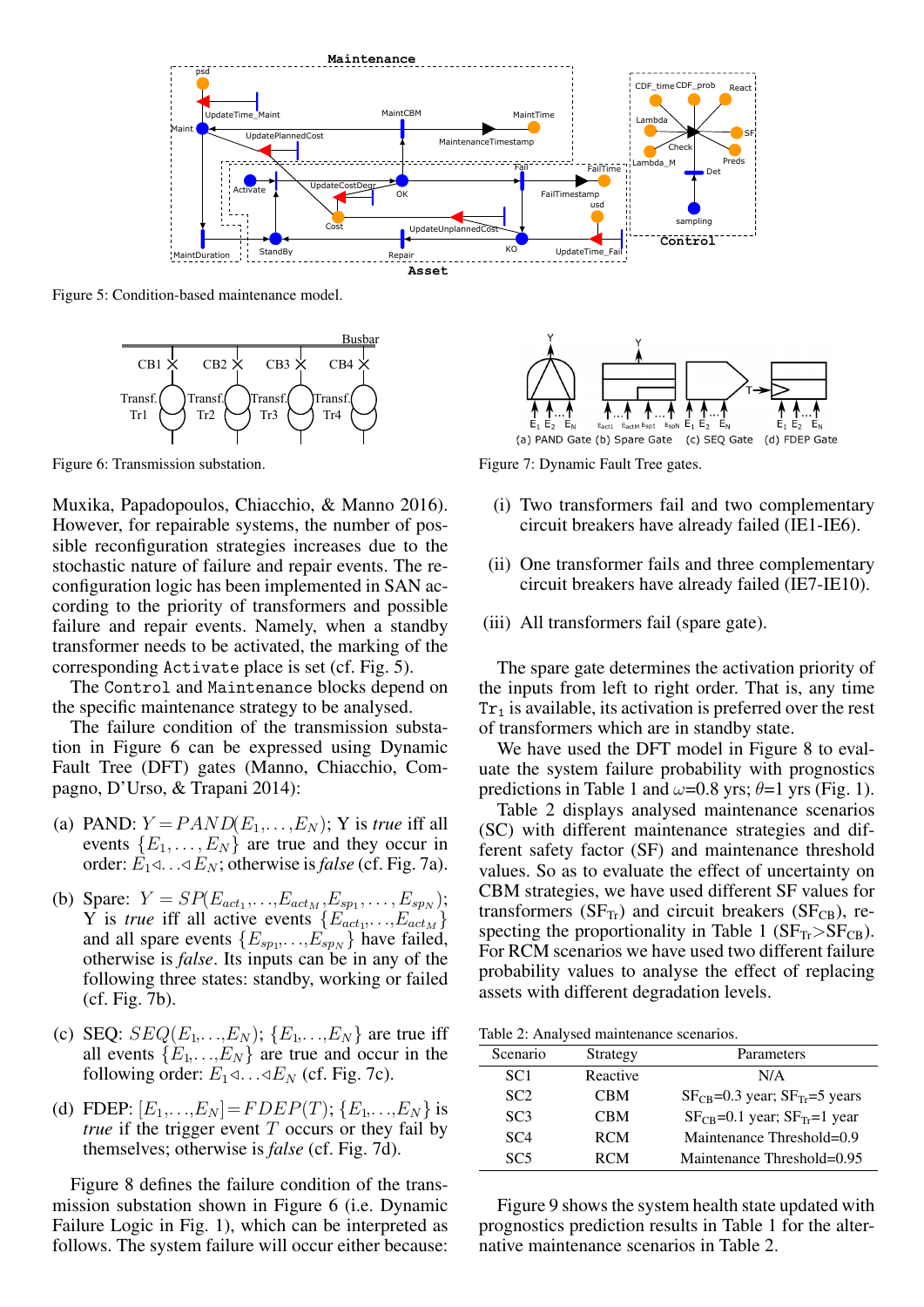

Figure 8: Dynamic Fault Tree model of the transmission substation in Figure 6.



Figure 9: Failure probabilities of maintenance strategies.

With CBM the failure probability of the system is reduced with respect to reactive maintenance because the maintenance is adapted according to new prognostics predictions (cf. Eq.  $(1)$ ). The effect of the safety factor on the failure probability shows that the bigger the safety margin, the lower the failure probability of the system, i.e. maintenance is done more frequently.

With RCM the system failure probability is even lower than CBM because the maintenance of the asset is performed more frequently. Accordingly, the greater the maintenance threshold, the greater the failure probability because the asset is left to run longer.

For each scenario in Table 2, we have analysed the total cost of the system displayed in Table 3. For each asset we have evaluated its cost according to Eq. (3) and then we have computed the total system cost according to Eq. (4). We have analysed different cost values for cost variables in Eq. (3) and we have assumed as constant the remainder of cost variables not shown in Table 3 (i.e.  $c_i$ ,  $s_m$ , and  $u_{CBM}$ ).

As Table 3 displays, the most expensive strategy is the reactive maintenance strategy. On the other hand, the most economic configuration is the CBM strategy. CBM is cheaper than RCM because the maintenance activity is triggered less frequently and the failure probability difference with respect to the RCM strategy is not relevant (cf. Figure 9).

The effect of the deterioration cost rate  $(c_{det})$  is also worth mentioning. If we compare cost I and cost IV configurations, variations in  $c_{det}$  and downtime cost rates  $(c_d)$  have a representative impact on the final cost. In contrast, if we compare configurations II and III, we can see that decreasing the downtime cost rate  $(c_d)$  impacts slightly on the final cost.

If we compare the cost configurations III and IV, we notice that, if we increase the deterioration cost rate  $(c_{det})$ , even decreasing the downtime cost rate  $(c_d)$  and unplanned shutdown cost value  $(c_{usd})$ , the cost of the system increases. The contribution of the deterioration cost rate is more relevant than the downtime cost rate  $(c_d)$  and unplanned shutdown cost value  $(c_{usd})$ .

# 5 DISCUSSION

In this paper, the difference between RCM and CBM strategies resides in the maintenance triggering condition. Both strategies require monitoring the degradation trend of the asset under study. Traditionally, this degradation trend has been considered as a predefined degradation process (see Section 2). However, as shown in this paper, with the recent advance of prognostics approaches, there is room to tailor these maintenance strategies with up to date prognostics prediction results including results coming from different prognostics approaches (see Figure 9).

Transition from asset-level to system-level maintenance strategies is a challenging task with dynamic failure scenarios. An important indicator for decision making of system-level maintenance strategies is to analyse if the failure of an asset can cause the system failure. With static systems this can be evaluated using minimal cut-set concepts (Vu, Do, & Barros 2016). However, in the context of dynamic repairable scenarios, it is necessary to analyse Minimal Cut Sequence Sets (MCSSs) (Walker & Papadopoulos 2009).

MCSSs have been analysed for non-repairable DFT gates (Merle, Roussel, & Lesage 2011). However, the analytic solution for repairable systems is complex and remains unsolved. In this context, the capability to check if the failure of an asset causes the system failure would enable the classification of assets according to their criticality and it would facilitate the conception of maintenance grouping strategies (i.e. economic and structural dependencies, see Section 2).

#### 6 CONCLUSIONS

The implementation of cost-effective maintenance strategies is a challenging task for complex systems.